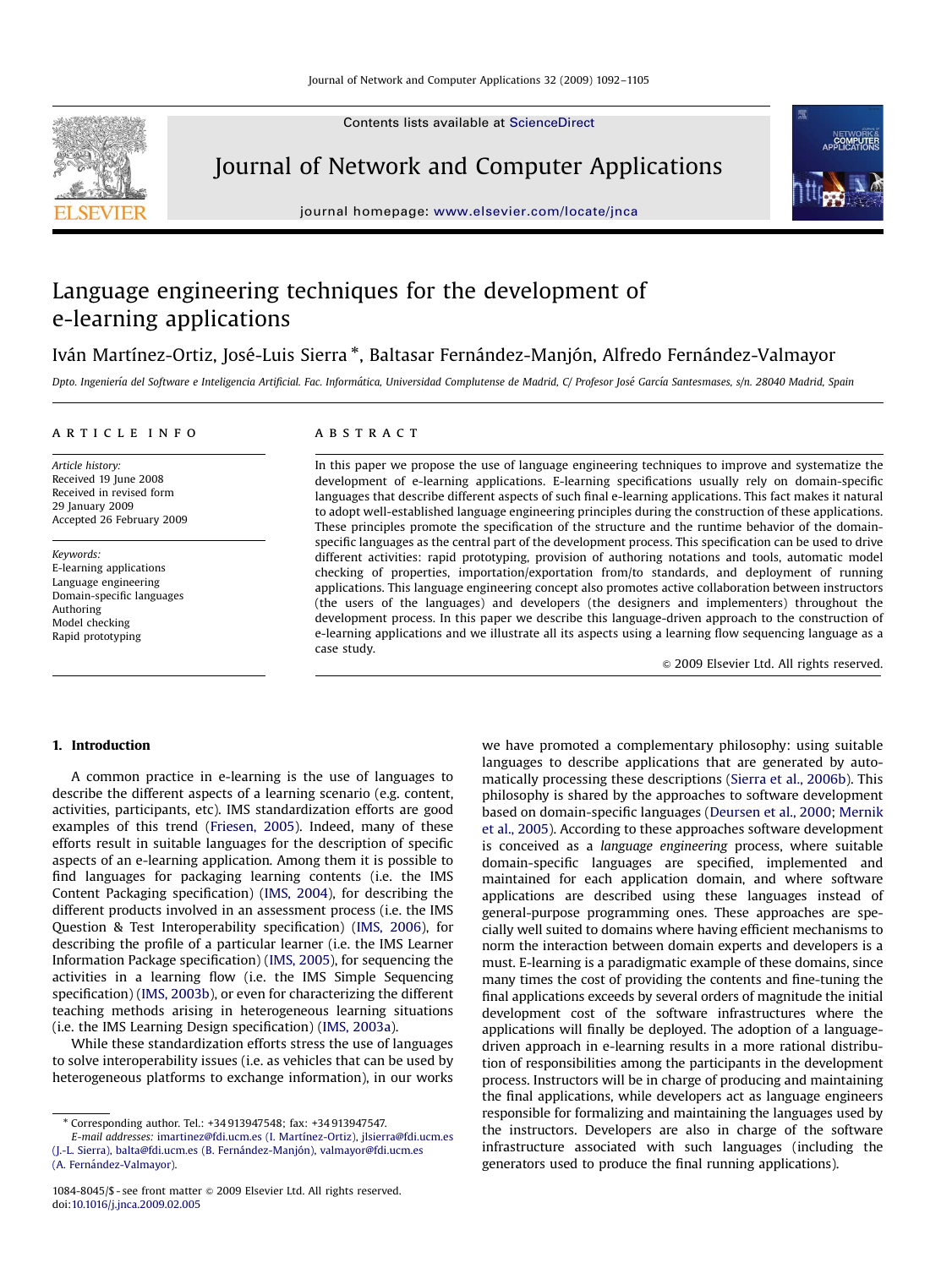We have successfully tested these language-driven principles in the development of several e-learning systems and applications (Fernández-Manjón and Fernández-Valmayor, 1997; [Moreno-](#page--1-0)[Ger et al., 2007;](#page--1-0) [Sierra et al., 2006c, 2007b, 2008c\)](#page--1-0), where we have tested the importance of using domain-specific languages to orchestrate the collaboration needed between instructors and developers. In these experiences we have also realized the feasibility of a complementary approach to the interoperabilityoriented standardization efforts when adopting a language-driven process model. Instead of seeking universal solutions, we consider that it is also interesting to take a different approach by formalizing the languages already used by instructors in their specific learning domains. Since these languages are domain specific and part of the instructors' experience, they are more understandable and easier to use for the instructors than the more generic ones. It does not mean that standardization issues are ignored. Indeed, these issues can be subsequently addressed by appropriate importation/exportation modules. However, by adopting a language engineering perspective, where developers are constantly providing suitable linguistic support according to the particular needs of the instructors, it is possible to promote an instructor-centered development process, which results in instructors' deeper involvement in the production and maintenance of the e-learning applications. In this work we will mainly illustrate this bottom-up approach, similar to the experiences reported by [Sierra et al. \(2006a\)](#page--1-0), although the techniques will also be largely applicable in a top-down manner, based on the use, specialization and adaptation of pre-existing languages, such as the one proposed by [Moreno-Ger et al. \(2006\)](#page--1-0).

The present paper exposes the marriage between e-learning and language engineering. For this purpose, it describes and illustrates the different activities promoted by a language-driven approach in e-learning, and how these activities are organized around sound specifications of domain-specific languages. These specifications start with the characterization of abstract information models for the languages, which are described in both a conceptual and a formalized way. The structural formalization of the languages allows for the subsequent formalization of their runtime behaviors in the form of suitable operational semantics. The resulting specifications are used to drive many other language engineering activities. Indeed, these specifications can be readily used to build running prototypes of the languages in a straightforward way, which can be used to refine the structure and the semantics of these languages. They can also be used to provide notations that are more user-friendly for the instructors (e.g. a graphical notation), by specifying a mapping between these notations and the abstract information models. The resulting languages facilitate the automatic checking of properties, which results in better authoring support for instructors. Since the usual e-learning specifications are also language based, it is possible to

connect these specifications using appropriate language translations. Finally, the resulting high-level designs can be easily deployed using the well-known model-view-controller (MVC) pattern [\(Krasner and Pope, 1988](#page--1-0)), which is typically used for organizing many modern web-based applications.

The structure of the paper is as follows. Section 2 motivates the language-driven approach by comparing it with conventional development models. In Section 3 we introduce a case study that will be used throughout the paper for illustrative purposes. In Section 4 we focus on the structural and behavioral specification of domain-specific languages. Section 5 is devoted to analyzing the different activities enabled by this language-driven approach. The paper finishes by presenting some conclusions and lines for future work (Section 6).

#### 2. Language-driven development of e-learning applications compared to conventional development approaches

In a conventional development process model instructors are requirement providers, while developers act as application implementers. By using conventional requirement acquisition techniques, developers interview instructors to determine which resources (i.e. contents, support tools, etc.) must be incorporated in the application, as well as how the final users (e.g. instructors, learners, etc.) interact with these contents. For example, as result of the requirement acquisition process to develop an e-learning course, instructors determine, among others: the learning contents and tools needed, the structure of the course/lessons and the transitions between the different parts of a lesson or the whole course. With all this information, and using general-purpose programming languages and technologies (e.g. Java, XML, etc.), developers implement the application; for example, they can provide a web-based implementation by using a suitable framework for the development of web-based applications, such as Apache Struts ([Goodwill and Hightower, 2003\)](#page--1-0). Then, the developed application is evaluated by instructors (perhaps with the help of end-users), who eventually can discover some aspects to be improved in the contents or in the interactions. Thus, instructors propose modifications and/or improvements in the application to the developers, who produce an enhanced application, starting a new evaluation (e.g. instructors could include new content, modify existing ones, as well as modify the learning flow which governs the transitions between the different parts of the course). This iterative behavior, characterized by the production/modification of applications, finishes when a satisfactory application has been obtained but it needs to be started again when the application needs to be updated (Fig. 1a). In fact, the process model described resembles the Analysis Design Development Implementation and Evaluation (ADDIE) methodology extensively used for the development of e-learning



Fig. 1. Simplified views of (a) conventional development of e-Learning applications, and (b) language-driven development.